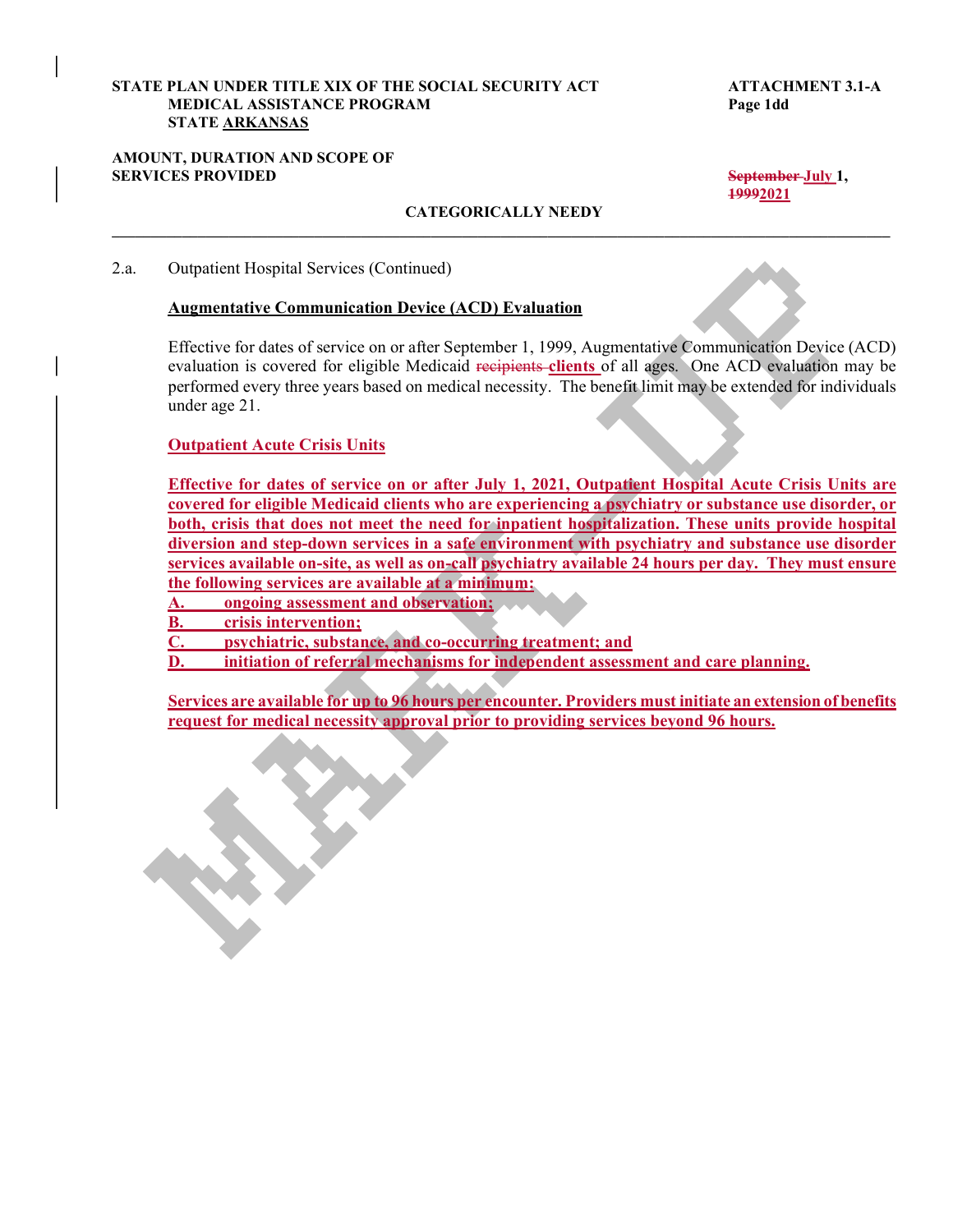# STATE PLAN UNDER TITLE XIX OF THE SOCIAL SECURITY ACT ATTACHMENT 3.1-B MEDICAL ASSISTANCE PROGRAM Page 2dd STATE ARKANSAS STATE PLAN UNDER TITLE XIX OF THE SOCIAL SECURITY ACT<br>
MEDICAL ASSISTANCE PROGRAM<br>
STATE <u>ARKANSAS</u><br>
AMOUNT, DURATION AND SCOPE OF<br>
Revised: September July 1,<br>
MEDICALLY NEEDY<br>
2.a. Outpatient Hospital Services (Continued)

## AMOUNT, DURATION AND SCOPE OF

19992021

## MEDICALLY NEEDY

2.a. Outpatient Hospital Services (Continued)

Augmentative Communication Device (ACD) Evaluation

Effective for dates of service on or after September 1, 1999, Augmentative Communication Device (ACD) Evaluation is covered for eligible Medicaid recipients of all ages. One ACD evaluation may be performed every three years based on medical necessity. The benefit limit may be extended for individuals under age 21.

Outpatient Acute Crisis Units

Effective for dates of service on or after July 1, 2021, Outpatient Hospital Acute Crisis Units are covered for eligible Medicaid clients who are experiencing a psychiatry or substance use disorder, or both, crisis that does not meet the need for inpatient hospitalization. These units provide hospital diversion and step-down services in a safe environment with psychiatry and substance use disorder services available on-site, as well as on-call psychiatry available 24 hours per day. They must ensure the following services are available at a minimum:

A. ongoing assessment and observation;

B. crisis intervention;

C. psychiatric, substance, and co-occurring treatment; and

D. initiation of referral mechanisms for independent assessment and care planning.

Services are available for up to 96 hours per encounter. Providers must initiate an extension of benefits request for medical necessity approval prior to providing services beyond 96 hours.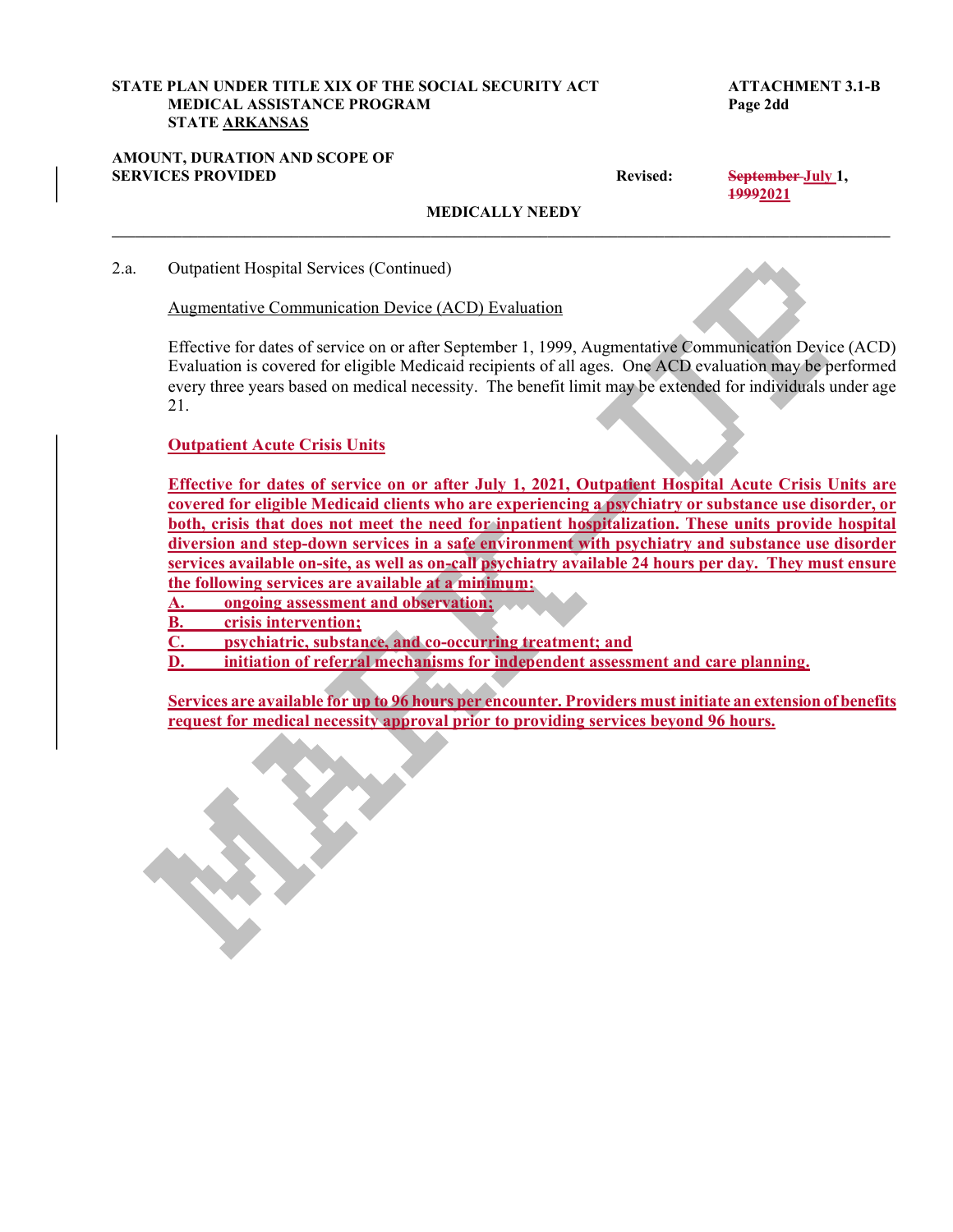#### STATE PLAN UNDER TITLE XIX OF THE SOCIAL SECURITY ACT ATTACHMENT 4.19-B MEDICAL ASSISTANCE PROGRAM Page 1aa(1) STATE ARKANSAS

#### METHODS AND STANDARDS FOR ESTABLISHING PAYMENT RATES - OTHER TYPES OF CARE August July 1, 20182021

#### 2.a. Outpatient Hospital Services (continued)

(6) Border City University-Affiliated Pediatric Teaching Hospitals

Special consideration is given to border city university-affiliated pediatric teaching hospitals due to the higher costs typically associated with such hospitals. Effective for claims with dates of service on or after January 1, 2018, outpatient hospital facility services provided to patients under the age of 21 at border city university-affiliated pediatric teaching hospitals will be reimbursed based on reasonable costs with interim payments and a year-end cost settlement. The State will utilize cost data in a manner approved by CMS consistent with the method used for identifying cost for the private hospital access payments as outlined in this Attachment 4.19-B, Page 1a.

Arkansas Medicaid will use the lesser of the reasonable costs or customary charges to establish cost settlements. The cost settlements will be calculated using the methods and standards used by the Medicare Program.

A border city university-affiliated pediatric teaching hospital is defined as a hospital located within a bordering city (see Attachment 4.19-A page 3b) that submits to the Arkansas Medicaid Program a copy of a current and effective affiliation agreement with an accredited university, and documentation establishing that the hospital is university-affiliated, is licensed and designated as a pediatric hospital or pediatric primary hospital within its home state, maintains at least five different intern pediatric specialty training programs, and maintains at least one-hundred (100) operated beds dedicated exclusively for the treatment of patients under the age of 21.

#### (7) Outpatient Acute Crisis Units

Outpatient Acute Crisis Units provide acute care hospital diversion and step-down services to Medicaid clients experiencing psychiatric or substance use disorder related crisis in a safe environment with psychiatry and substance use disorder services available on-site, as well as on-call psychiatry available 24 hours per day. Effective for dates of service on or after July 1, 2021, reimbursement for Acute Crisis Units are based on 80% of the current (7/1/2021) daily rate for the Arkansas State Hospital. No room and board costs, or other unallowable facility costs, are built into the daily rate.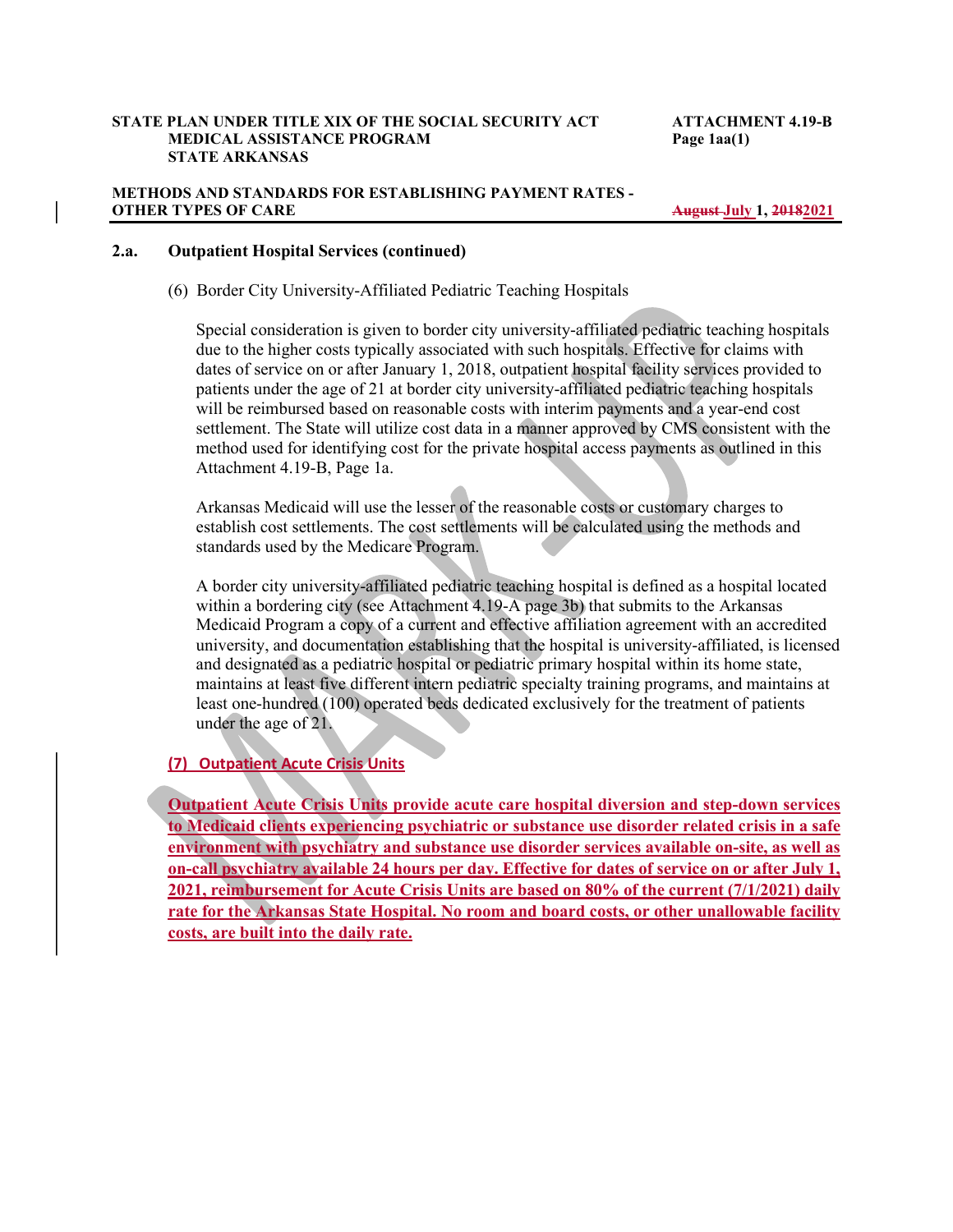#### STATE PLAN UNDER TITLE XIX OF THE SOCIAL SECURITY ACT ATTACHMENT 4.19-B MEDICAL ASSISTANCE PROGRAM Page 5aa STATE ARKANSAS

#### METHODS AND STANDARDS FOR ESTABLISHING PAYMENT RATES - OTHER TYPES OF CARE  $J_{\text{H}}$  and  $J_{\text{H}}$  and  $J_{\text{H}}$  and  $J_{\text{H}}$  and  $J_{\text{H}}$  and  $J_{\text{H}}$  and  $J_{\text{H}}$  and  $J_{\text{H}}$  and  $J_{\text{H}}$  and  $J_{\text{H}}$  and  $J_{\text{H}}$  and  $J_{\text{H}}$  and  $J_{\text{H}}$  and  $J_{\text{H}}$  and  $J_{\text{$

13. Other diagnostic, screening, preventive and rehabilitative services, i.e., other than those provided elsewhere in this plan. (Continued)

PLAN UNDER TITLE XIX OF THE SOCIAL SECURITY ACT<br>
MEDICAL ASSISTANCE PROGRAM<br>
STATE <u>ARKANSAS</u><br>
DIS AND STANDARDS FOR ESTABLISHING PAYMENT RATES -<br>
TYPES OF CARE<br>
Other diagnostic, screening, preventive and rehabilitative s The fee schedule was set as of July 1, 2017 and is effective for services on or after this date. Rates for services provided under the Residential Community Reintegration Program are effective for dates of service on or after October 1, 2017. Except as noted in the plan, state developed fee schedule rates are the same for both governmental and private providers of behavioral health services. The fee schedule can be accessed at https://www.medicaid.state.ar.us/Provider/docs/fees.aspx. Based on the information gained from the peer state analysis and the consideration of adjustment factors such as Bureau of Labor Statistics (BLS) along with Geographic Pricing Cost Index (GPCI) to account for economic differences, the state was able to select appropriate rates from fee schedules published by peer states. Once this rate information was filtered according to Arkansas requirements a "state average rate" was developed. This "state average rate" consisting of the mean from every peer state's published rate for a given procedure served as the base rate for the service, which could then be adjusted by previous mentioned factors (BLS), (GPCI) etc.

#### Acute Crisis Units

The fee schedule was set as of July 1, 2017 and is effective for services provided on or after this date. Except as noted in the plan, state developed fee schedule rates are the same for both governmental and private providers of behavioral health services. The fee schedule can be accessed at https://www.medicaid.state.ar.us/Provider/docs/fees.aspx. Effective for dates of service on or after July 1, 2017, reimbursement for Acute Crisis Unit is based on prospective rate of \$350.00 per day with no cost settlement and no budget submission necessary for all certified Acute Crisis Unit providers. No room and board costs, or other unallowable facility costs, are built into the daily rate. Based on the information gained from the peer state analysis and the consideration of adjustment factors such as Bureau of Labor Statistics (BLS) along with Geographic Pricing Cost Index (GPCI) to account for economic differences, the state was able to select appropriate rates from fee schedules published by peer states. Once this rate information was filtered according to Arkansas requirements a "state average rate" was developed. This "state average rate" consisting of the mean from every peer state's published rate for a given procedure served as the base rate for the service, which could then be adjusted by previous mentioned factors (BLS), (GPCI) etc. Effective for dates of service on or after July 1, 2021, reimbursement for Acute Crisis Unit is based on 80% of the current (7/1/2021) daily rate for the Arkansas State Hospital. No room and board costs, or other unallowable facility costs, are built into the daily rate.

Each provider furnishing this service must keep any records necessary to disclose the extent of services the provider furnishes to beneficiaries and, on request, furnish the Medicaid agency any information maintained and any information regarding payments claimed by the provider for furnishing this service. The Division of Provider Services and Quality Assurance (DPSQA), in conjunction with the State's contracted review entity, will provide ongoing monitoring to assure that services provided under the bundled rate are of the type, quantity and intensity of services required to meet the medical need of beneficiaries.